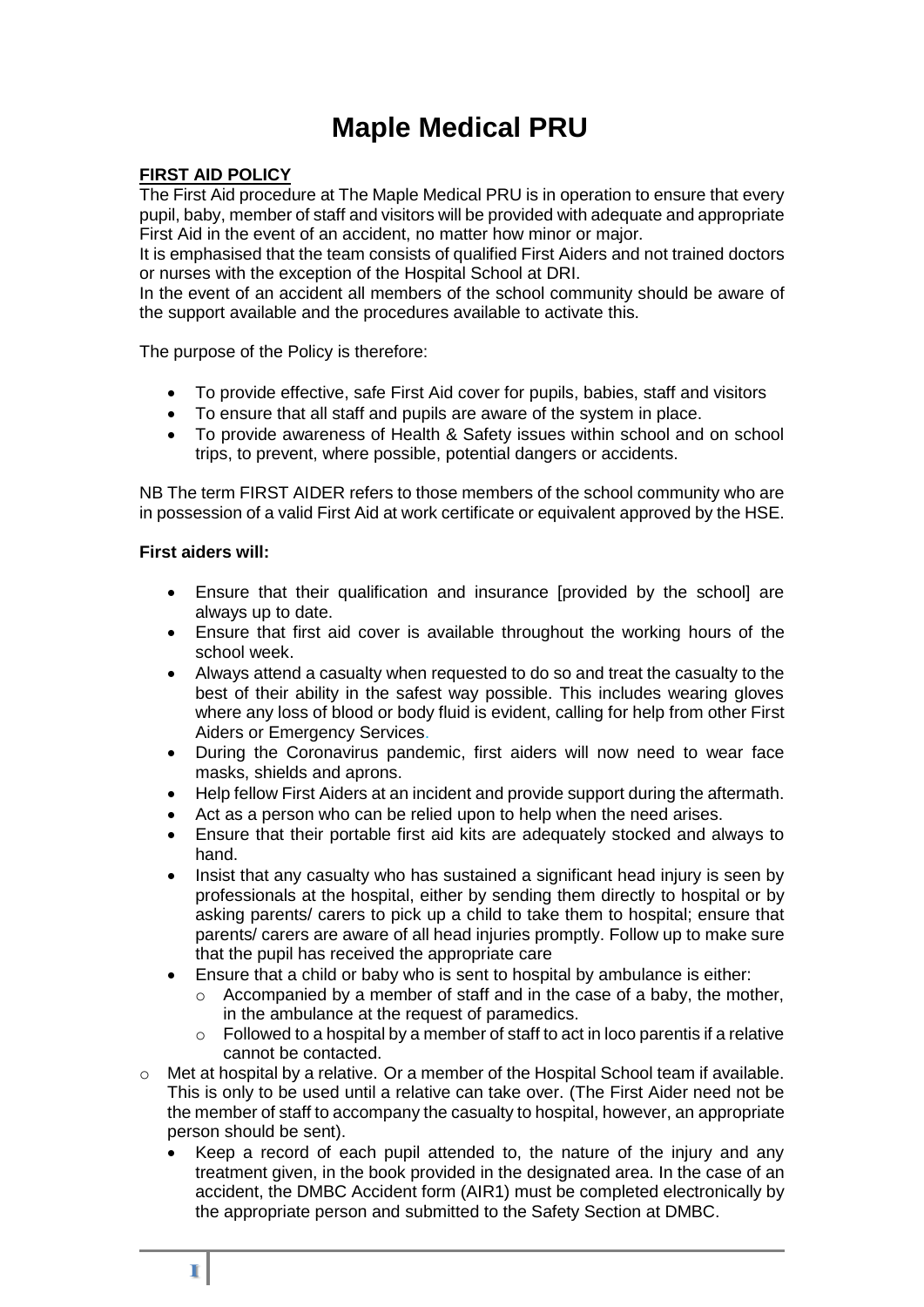Ensure that everything is cleared away, using gloves, and every dressing etc, used items and are sealed tightly in appropriate yellow bag to be collected by Clinical Waste. Any bloodstains on the ground must be washed away thoroughly. No contaminated or used items should be left lying around.

# **Head will:**

- Provide a suitable area for medical treatment close to a WC and washbasin.
- Ensure that she always obtains the history relating to a pupil not feeling well, particularly in the cases of headaches, to ensure that no injury has caused the pupil to feel unwell.
- Ensure that in the event that an injury has caused a problem, the pupil must be referred to a First Aider for examination.
- At the start of each academic year, provide the first aid team with a list of pupils who are known to be asthmatic, anaphylactic, diabetic, and epileptic or have any other serious illness.
- Inform staff of specific medical details of individual pupils as appropriate. Admission forms with medical information to the nursery are updated termly.
- Have a file of up to date medical consent forms for every pupil in each year and ensure that these are readily available for staff responsible for school trips/outings.
- Ensure HSE and Ofsted is notified of fatal and major injuries without delay.

# **Teachers/Support Staff will:**

- Familiarise themselves with the first aid procedures in operation and ensure that they know who the current First Aiders are.
- Be aware of named First Aider. Signs are on display with this information.
- Be aware of specific medical details of individual pupils when publicised by Heads of service.
- Ensure that their pupils are aware of the procedures in operation.
- Never move a casualty until they have been assessed by a qualified First Aider unless the casualty is in immediate danger.
- Send for help to First Aider as soon as possible either by a person or telephone, ensuring that the messenger knows the precise location of the casualty. Where possible, confirmation that the message has been received must be obtained.
- Reassure, but never treat a casualty unless staff are in possession of a valid Emergency Aid in Schools Certificate (Paediatric First Aid in the Nursery) or know the correct procedures; such staff can obviously start emergency aid until a First Aider arrives at the scene or instigate simple airway measures if clearly needed.
- Never administer first aid at the hospital. Always get medical help.
- Send a pupil who has minor injuries to First Aider if they are able to walk where a First Aider will see them; this pupil should be accompanied.
- Send a pupil who feels generally 'unwell' to a member of the senior leadership team and not to a First Aider, unless their deterioration seems uncharacteristic and is causing concern.
- Ensure that they have a current medical consent form for every pupil that they take out on a school trip which indicates any specific conditions or medications of which they should be aware.
- Have regard to personal safety.
- Minibus driver to ensure First Aid container is adequately equipped but also staff will take the Centre's own first aid kit.
- Staff in the Hospital School will raise the alarm to get support from the ward teams.
- Staff from the Hospital school will need to complete a DATIX to record the incident.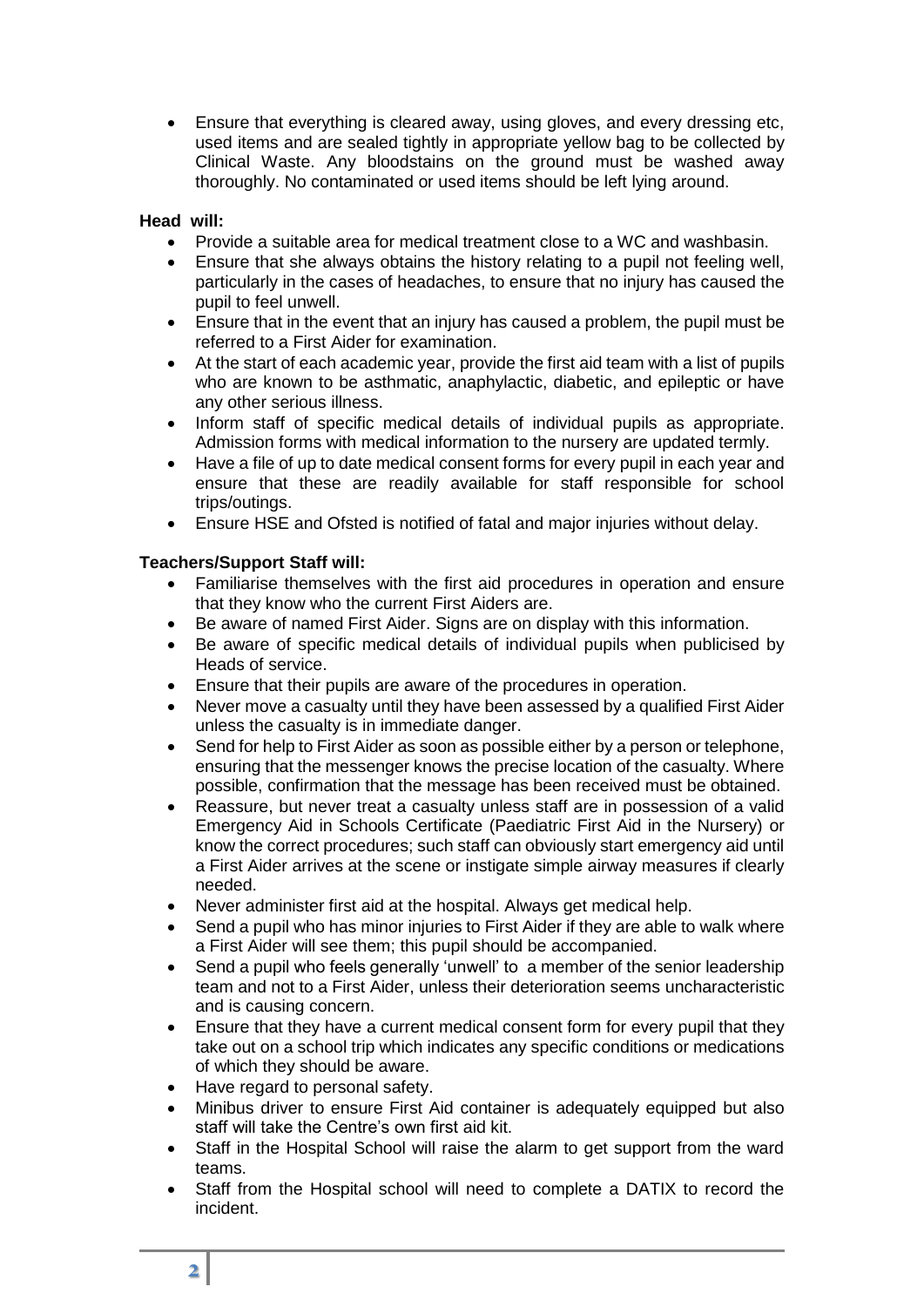If a pupil is displaying COVID 19 symtoms then they must be isolated and full PPE must be worn. A parent/ carer should be contacted to ask them to take the pupil home. This is to protect the other vulnerable students.

# **Office staff will:**

- Call for a qualified First Aider, unless they are one themselves,
- Support the First Aiders in calling for an ambulance or contacting relatives in an emergency
- Send pupils who simply do not feel well to a member of the senior leadership team
- Ring parents/ carers for permission to use plasters
- During the COVID-19 outbreak take the temperatures of staff, pupils and babies, if necessary, using a 'remote' thermometer

# **Record keeping**

Statutory accident records: the Head must ensure that readily accessible accident records, written or electronic, are kept for a minimum of seven years. The nursery have injury forms as well as accident forms which include body maps.

The Head must ensure that a record is kept of any first aid treatment given by first aiders or appointed persons. This should include:

- The date, time and place of incident
- The name (and class) of the injured or ill person
- Details of their injury/illness and what first aid was given
- What happened to the person immediately afterwards
- Name and signature of the first aider or person dealing with the accident
- Body maps for babies to identify the area injured
- At the hospital a DATIX is also required.The named nurse for the pupil is also informed

The Head must have in place procedures for ensuring that parents/ carers are informed of significant incidents. Parents/carers are informed immediately by the Hospital School staff.

## **Monitoring**

Accident records can be used to help the Head teacher.

DATIX system at the hospital is used to help prevent accidents in the future.

Senior staff identify training or other needs and areas for improvement. They also could help to identify training or other needs and may be useful for insurance or investigative purposes.

The Head should establish a regular review and analysis of accident records.

## **Pupils**

Pupils are encouraged to look after their own health and that of others around them and introduced to basic 1<sup>st</sup> Aid techniques by St Johns as part of their PSHE curriculum

## **Medication**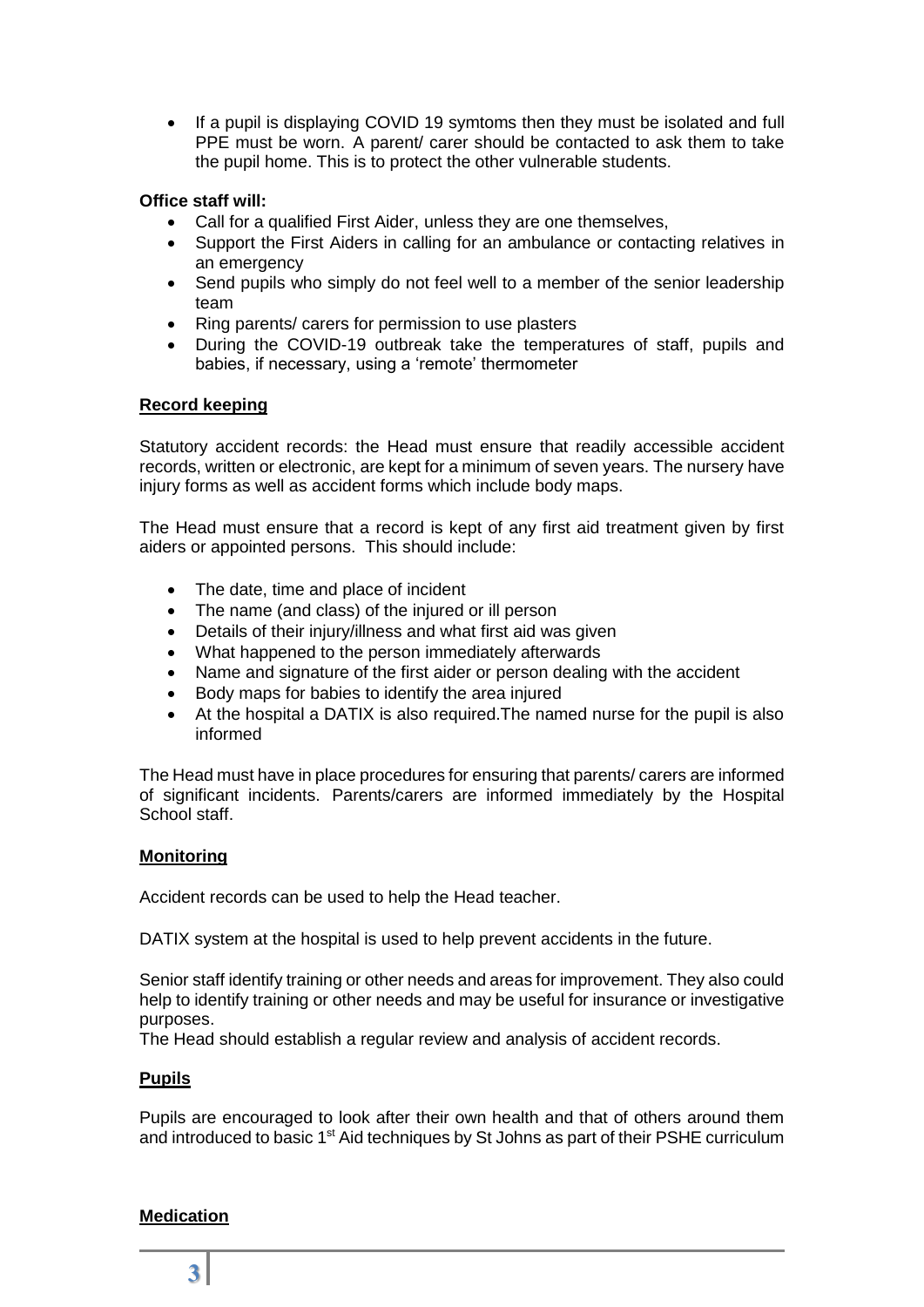Only medicine prescribed by the child's General Practitioner will be given to the child/baby.

Medicines must be labelled with following details:

- The child's/baby's name
- The exact dosage required
- Time or times of day it is to be given
- Medication code on the packaging (Nursery)

The parent/ carer must complete a school consent form with all the relevant details and the giving of medicines will always be given by a qualified member of staff with a witness present. The school will ensure that this record is kept up to date.

All medicines will be kept away from the children/babies and stored safely and appropriately.

Once the medication is no longer needed or has run out the bottle or container will be returned to the parent/ carer.

Non-prescription medication e.g.: pain and fever relief medication may be administered, but only with the prior consent of the parent/ carer and only when there is a health reason to do so. A child under 16 cannot be given medicines containing aspirin unless it has been prescribed for that child by a doctor.

Staff may only administer prescription medicines which are in their original packaging.2 members of staff are required to witness taking of medication sign the appropriate record which has been agreed and signed by the parents/carers. No other medicines may be administered (even if the parents/carers ask for it)

Teachers' conditions of service do not include giving or supervising medicines – therefore any teacher asked must agree to it. Most schools use ancillary staff to administer medication.

Within Link all parents/ carers complete a medical questionnaire and a separate medication sheet for each child. The medicine is given by the TA and checked by another member of staff

Also see our Medication Policy

## **Illness**

We at Maple Medical PRU realise that all children and babies have minor illnesses that do not prevent them from attending, however, in the following circumstances children or babies may be excluded from the school.

- Diarrhoea and /or vomiting
- Doubtful rash
- Infectious illness
- COVID 19 symptoms

For example:

- Chicken pox
- Mumps
- Measles, etc.